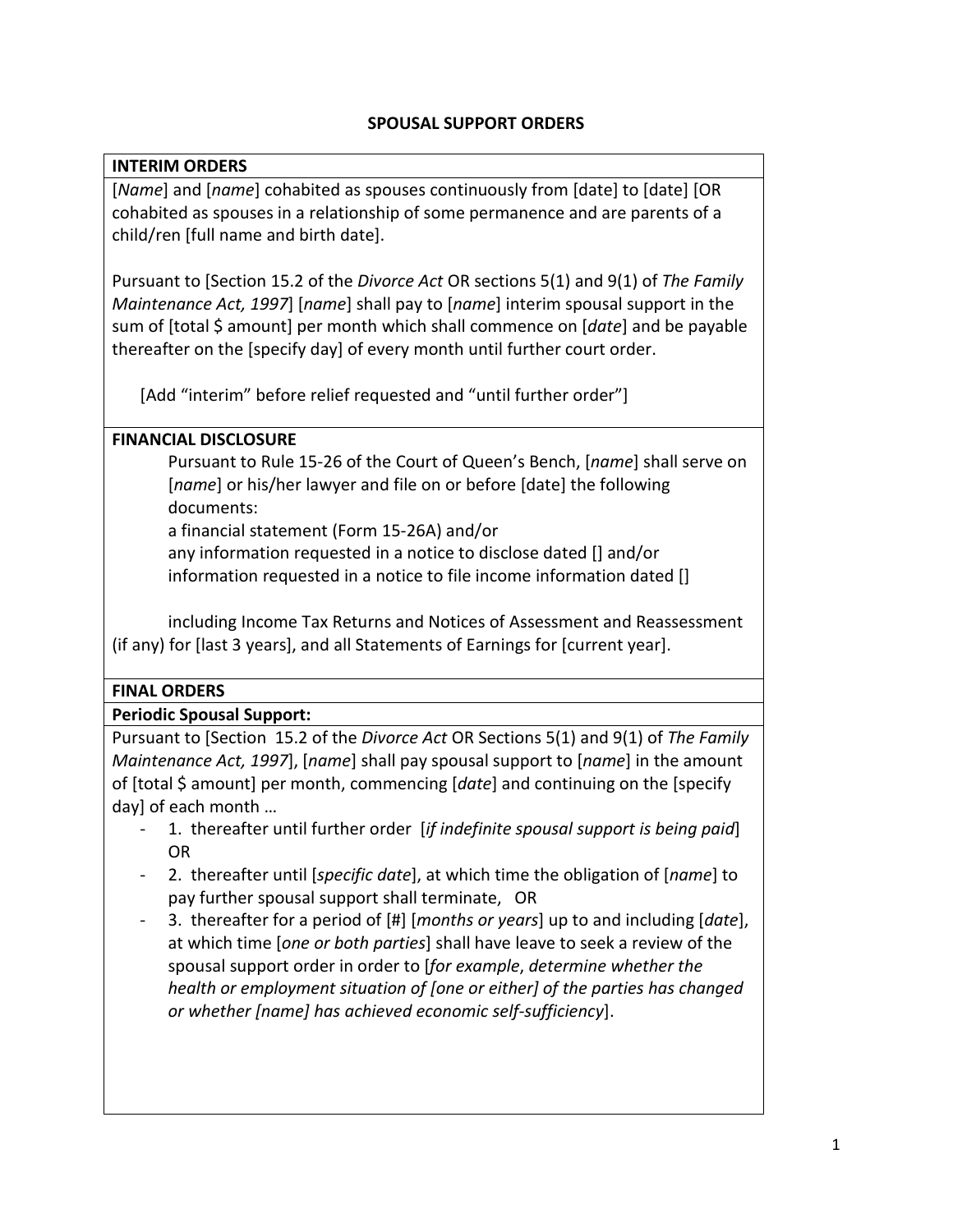On or before [the review date], the parties shall exchange all reasonable information required to conduct the review of spousal support, including recent sworn financial statements in Form 15-26A of the *Queen's Bench Rules* with their most recent income tax return attached.

[*Name*] shall promptly advise [*name*] upon receiving employment, together with the name of the employer, the date the employment started, the salary and employment benefits.

[*Name or each party*] shall provide to [*name or the other*] on or before [specify month and day] of every year the following information: [Example, a copy of his/her Canada Revenue Agency Income Tax Return and Notice of Assessment].

## **Lump Sum Spousal Support:**

Pursuant to [Section 15.2 of the *Divorce Act* OR Sections 5(1) and 9(1) of *The Family Maintenance Act, 1997*], [*name*] shall pay the lump sum of [\$ amount] on or before [date], to {*name]* as spousal support. There shall be no further spousal support payments.

#### **Retroactive Spousal Support:**

[*Name*] shall pay to [*name*] retroactive spousal support for the months of [month, year] through [month, year] for a total sum of [\$ amount] to be paid [forthwith or specify installments].

#### **VARIATION**

Pursuant to [s. 17(1)(a) of the *Divorce Act* or s. 10 of *The Family Maintenance Act, 1997*] and having established a material change in circumstances, namely [*for example, a change in the employment or income of one of the parties, a change in the entitlement of a child*] the Order granted [*date*] by the Honourable Justice [*name]* of the Court of Queen's Bench in Saskatchewan is varied to provide that the amount of support payable to [*name*] shall be [*reduced or increased*] to [\$] per month, commencing [date] and continuing to be paid on the [specify day] of each month until [specific date or until further order].

Pursuant to [s. 17(1)(a) of the *Divorce Act* or s. 10 of *The Family Maintenance Act, 1997*] and having established a material change in circumstances, namely [*for example, a change in the employment or income of one of the parties, a change in the entitlement of a child*] the Order granted [*date*] by the Honourable Justice [*name]* of the Court of Queen's Bench in Saskatchewan is varied to provide that the amount of support payable to [*name*] shall be terminated effective [date].